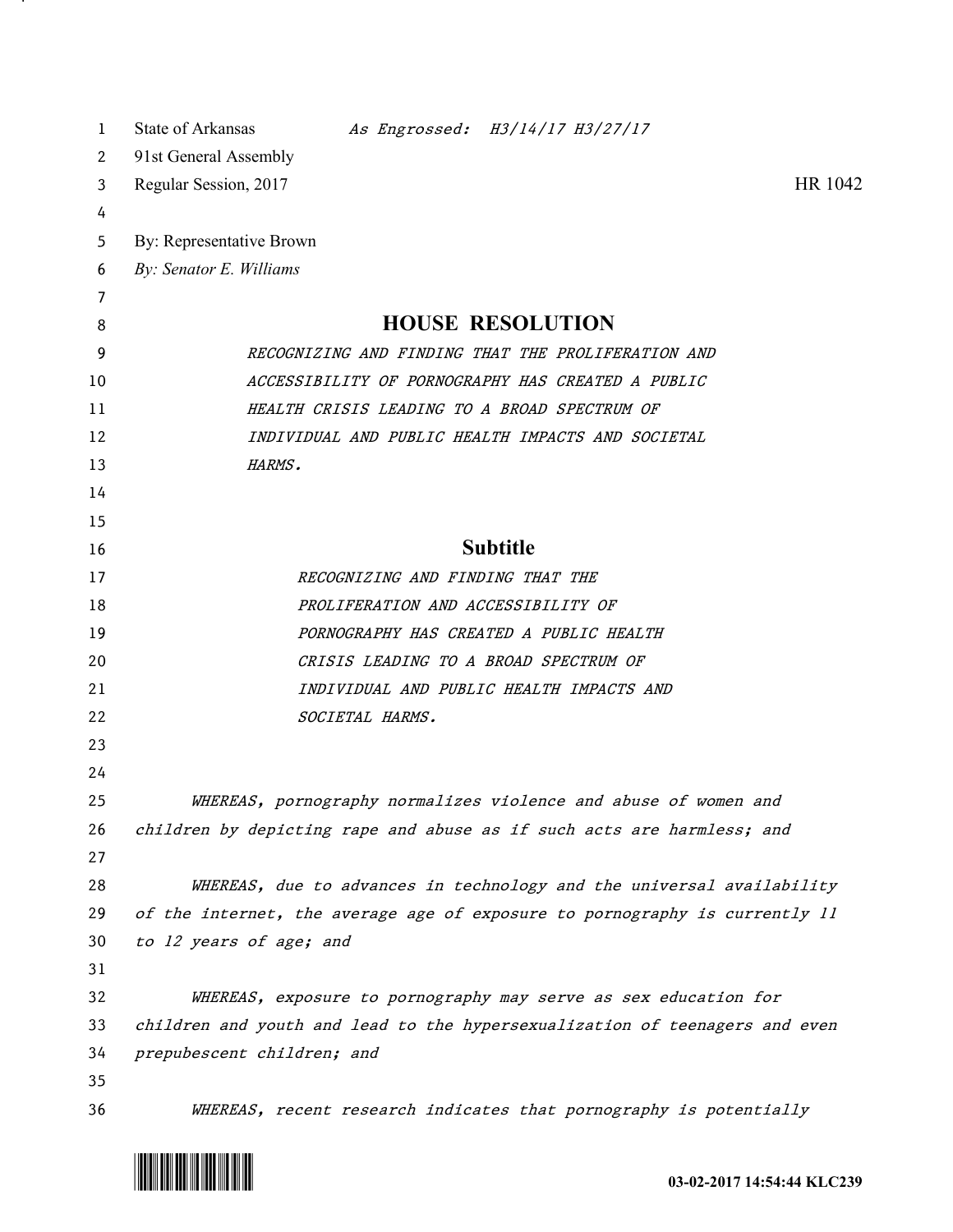```
1 biologically addictive; and 
 2
 3 WHEREAS, pornography addiction can negatively affect brain development 
 4 and functioning and contribute to emotional problems such as low self-esteem 
 5 and body image disorders; and
 6
 7 WHEREAS, early exposure to pornography can increase problematic sexual 
8 activity at younger ages; and
9
10 WHEREAS, pornography can increase the demand for prostitution and the 
11 sex trafficking and slavery of children and young adults, primarily girls; 
12 and 
13
14 WHEREAS, pornography use can be linked to lessening desire to marry, 
15 dissatisfaction in marriage, and infidelity; and
16
17 WHEREAS, this link demonstrates that pornography can have a detrimental
18 effect on the family unit; and
19
20 WHEREAS, pornography is a multibillion-dollar industry, and its 
21 influences are reaching the highest levels of society and government,
22
23 NOW THEREFORE,
24 BE IT RESOLVED BY THE HOUSE OF REPRESENTATIVES OF THE NINETY-FIRST GENERAL 
25 ASSEMBLY OF THE STATE OF ARKANSAS:
26
27 THAT the House of Representatives recognize the public health crisis 
28 created by pornography and the sexually toxic environment it perpetuates and 
29 acknowledge the need for education, prevention, research, and policy change 
30 at the community and societal levels in order to address the epidemic that is 
31 harming the people of our state and our country as a whole. 
32
33 BE IT FURTHER RESOLVED THAT upon adoption of this resolution, an appropriate 
34 copy be provided to the Director of the Department of Health by the Chief 
35 Clerk of the House of Representatives.
36
```
03-02-2017 14:54:44 KLC239